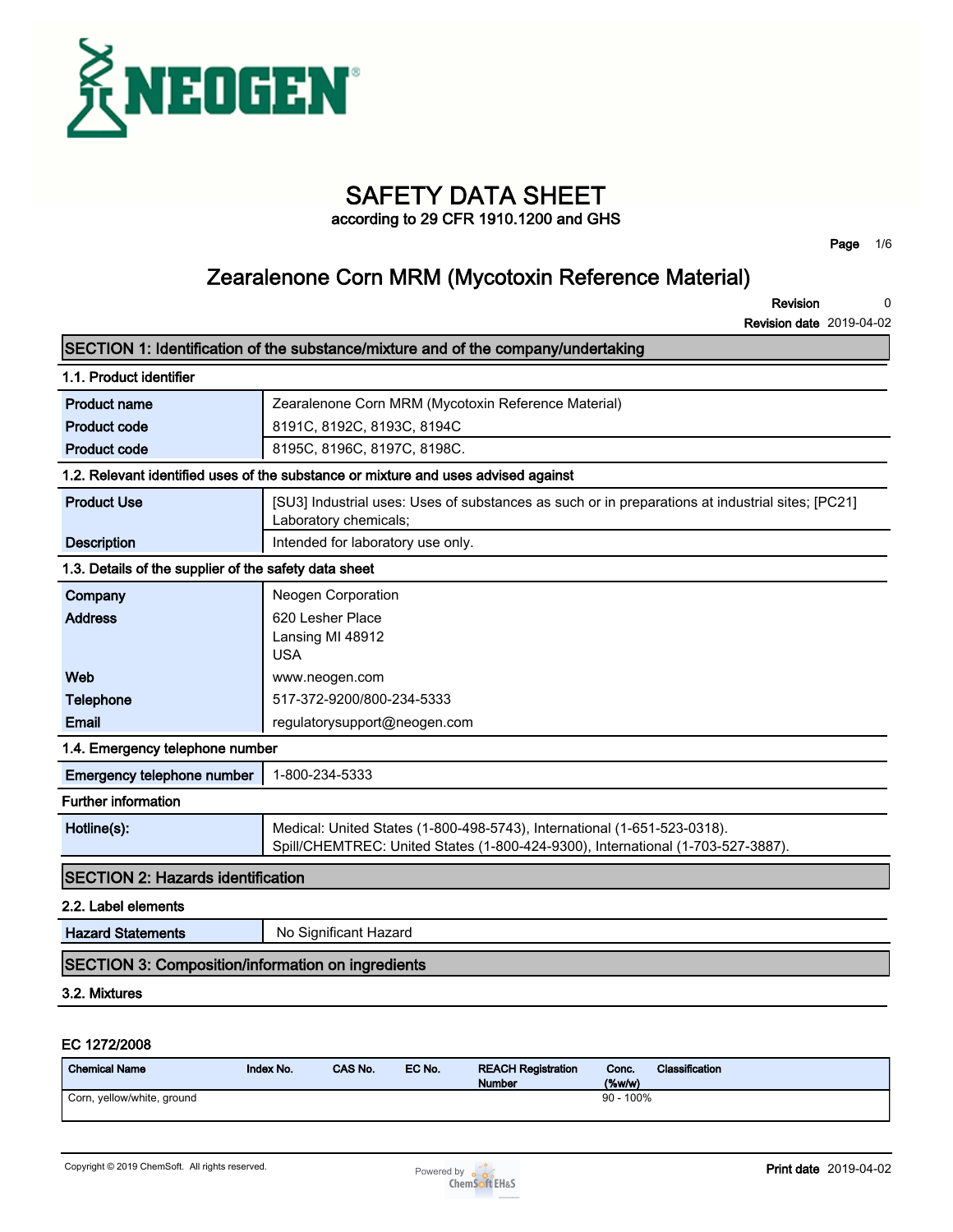**Revision 0**

**Revision date 2019-04-02**

| <b>Description</b>                                         |                                                                                                                                                                                                                                             |  |  |
|------------------------------------------------------------|---------------------------------------------------------------------------------------------------------------------------------------------------------------------------------------------------------------------------------------------|--|--|
|                                                            | No components need to be disclosed according to the applicable regulations.                                                                                                                                                                 |  |  |
| <b>SECTION 4: First aid measures</b>                       |                                                                                                                                                                                                                                             |  |  |
| 4.1. Description of first aid measures                     |                                                                                                                                                                                                                                             |  |  |
| Inhalation                                                 | Move the exposed person to fresh air. If breathing is difficult give oxygen. If breathing stops,<br>provide artificial respiration. Seek medical attention if irritation or symptoms persist.                                               |  |  |
| Eye contact                                                | Rinse immediately with plenty of water. Contact lenses should be removed. Seek medical attention<br>if irritation or symptoms persist.                                                                                                      |  |  |
| <b>Skin contact</b>                                        | Rinse immediately with plenty of water. Remove contaminated clothing. Seek medical attention if<br>irritation or symptoms persist.                                                                                                          |  |  |
| Ingestion                                                  | DO NOT INDUCE VOMITING unless advised to do so by a doctor. Never give anything by mouth<br>to an unconscious person. Get medical advice/attention if you feel unwell.                                                                      |  |  |
|                                                            | 4.2. Most important symptoms and effects, both acute and delayed                                                                                                                                                                            |  |  |
| Inhalation                                                 | Inhalation may cause coughing, tightness of the chest and irritation of the respiratory system.                                                                                                                                             |  |  |
| Eye contact                                                | May cause irritation to eyes.                                                                                                                                                                                                               |  |  |
| <b>Skin contact</b>                                        | May cause irritation to skin.                                                                                                                                                                                                               |  |  |
| Ingestion                                                  | Ingestion may cause nausea and vomiting.                                                                                                                                                                                                    |  |  |
| <b>SECTION 5: Firefighting measures</b>                    |                                                                                                                                                                                                                                             |  |  |
| 5.1. Extinguishing media                                   |                                                                                                                                                                                                                                             |  |  |
|                                                            | Use extinguishing media appropriate to the surrounding fire conditions.                                                                                                                                                                     |  |  |
| 5.2. Special hazards arising from the substance or mixture |                                                                                                                                                                                                                                             |  |  |
|                                                            | Use extinguishing media appropriate to the surrounding fire conditions.                                                                                                                                                                     |  |  |
| 5.3. Advice for firefighters                               |                                                                                                                                                                                                                                             |  |  |
|                                                            | Wear suitable respiratory equipment when necessary.                                                                                                                                                                                         |  |  |
| <b>SECTION 6: Accidental release measures</b>              |                                                                                                                                                                                                                                             |  |  |
|                                                            | 6.1. Personal precautions, protective equipment and emergency procedures                                                                                                                                                                    |  |  |
|                                                            | Adopt best Manual Handling considerations when handling, carrying and dispensing. Ensure<br>adequate ventilation of the working area.                                                                                                       |  |  |
| 6.2. Environmental precautions                             |                                                                                                                                                                                                                                             |  |  |
|                                                            | Prevent further spillage if safe. Clean spillage area thoroughly with plenty of water.                                                                                                                                                      |  |  |
| 6.3. Methods and material for containment and cleaning up  |                                                                                                                                                                                                                                             |  |  |
|                                                            | Clean spillage area thoroughly with plenty of water. Do not flush into surface water.                                                                                                                                                       |  |  |
| 6.4. Reference to other sections                           |                                                                                                                                                                                                                                             |  |  |
|                                                            | See section 2, 8 & 13 for further information.                                                                                                                                                                                              |  |  |
| <b>SECTION 7: Handling and storage</b>                     |                                                                                                                                                                                                                                             |  |  |
| 7.1. Precautions for safe handling                         |                                                                                                                                                                                                                                             |  |  |
|                                                            | Adopt best Manual Handling considerations when handling, carrying and dispensing. Avoid contact<br>with eyes. Do not eat, drink or smoke in areas where this product is used or stored. Ensure<br>adequate ventilation of the working area. |  |  |

### **7.2. Conditions for safe storage, including any incompatibilities**

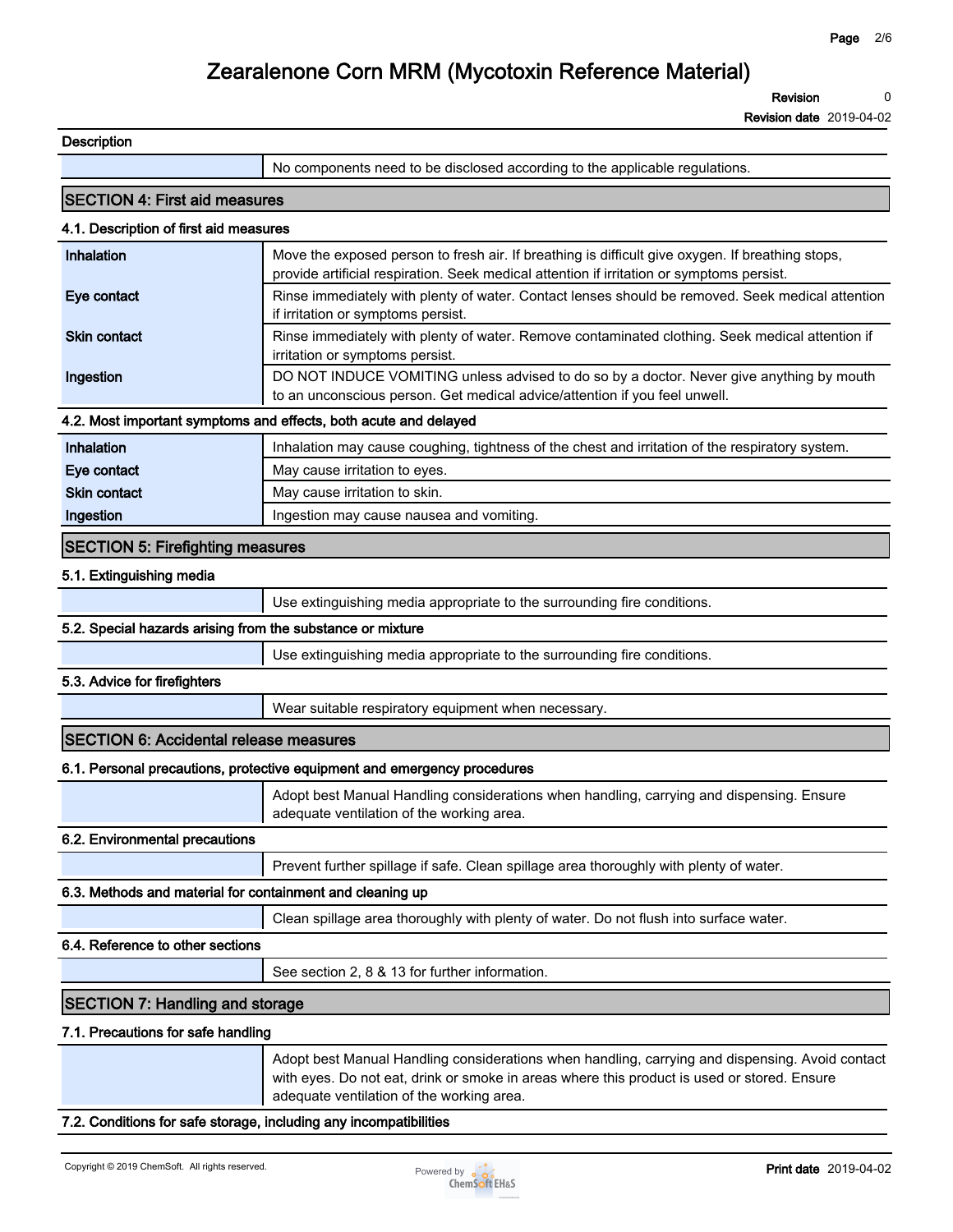**Revision 0**

**Revision date 2019-04-02**

| 7.2. Conditions for safe storage, including any incompatibilities |                                                                                                   |  |  |
|-------------------------------------------------------------------|---------------------------------------------------------------------------------------------------|--|--|
|                                                                   | Store in correctly labelled containers. Keep container tightly closed. Follow label instructions. |  |  |
| 7.3. Specific end use(s)                                          |                                                                                                   |  |  |
|                                                                   | See Section 1.2 for further information.                                                          |  |  |
| <b>SECTION 8: Exposure controls/personal protection</b>           |                                                                                                   |  |  |
| 8.2. Exposure controls                                            |                                                                                                   |  |  |
|                                                                   |                                                                                                   |  |  |
| Appropriate engineering<br>controls                               | Ensure adequate ventilation of the working area.                                                  |  |  |
| Individual protection measures                                    | Use as appropriate:. Protective clothing.                                                         |  |  |
| Eye / face protection                                             | Use as appropriate:. Suitable eye protection.                                                     |  |  |
| Skin protection - Hand<br>protection                              | Use as appropriate:. Chemical resistant gloves.                                                   |  |  |
| <b>Respiratory protection</b>                                     | In case of insufficient ventilation, wear suitable respiratory equipment.                         |  |  |
| Occupational exposure<br>controls                                 | Keep away from food, drink and animal feed and/ or feed products.                                 |  |  |

#### **SECTION 9: Physical and chemical properties**

#### **9.1. Information on basic physical and chemical properties**

|                                               | State   Powder                           |  |
|-----------------------------------------------|------------------------------------------|--|
|                                               | <b>Color</b> Yellow                      |  |
|                                               | <b>Odor</b> Mild/Characteristic          |  |
|                                               | Vapor density   No data available        |  |
|                                               | Relative density   No data available     |  |
| Partition coefficient   No data available     |                                          |  |
| Autoignition temperature   No data available  |                                          |  |
|                                               | <b>Odour threshold</b> No data available |  |
|                                               | pH No data available                     |  |
|                                               | Melting point   No data available        |  |
|                                               | Freezing Point No data available         |  |
|                                               | <b>Boiling point</b> Not applicable.     |  |
|                                               | Flash point   No data available          |  |
| <b>Flammability limits</b> No data available  |                                          |  |
|                                               | Vapor pressure   No data available       |  |
| <b>Explosive properties</b> No data available |                                          |  |
| <b>Oxidising properties</b> No data available |                                          |  |
|                                               | Solubility   No data available           |  |
| <b>SECTION 10: Stability and reactivity</b>   |                                          |  |

#### **10.1. Reactivity**

**Stable under normal conditions.**

#### **10.2. Chemical stability**

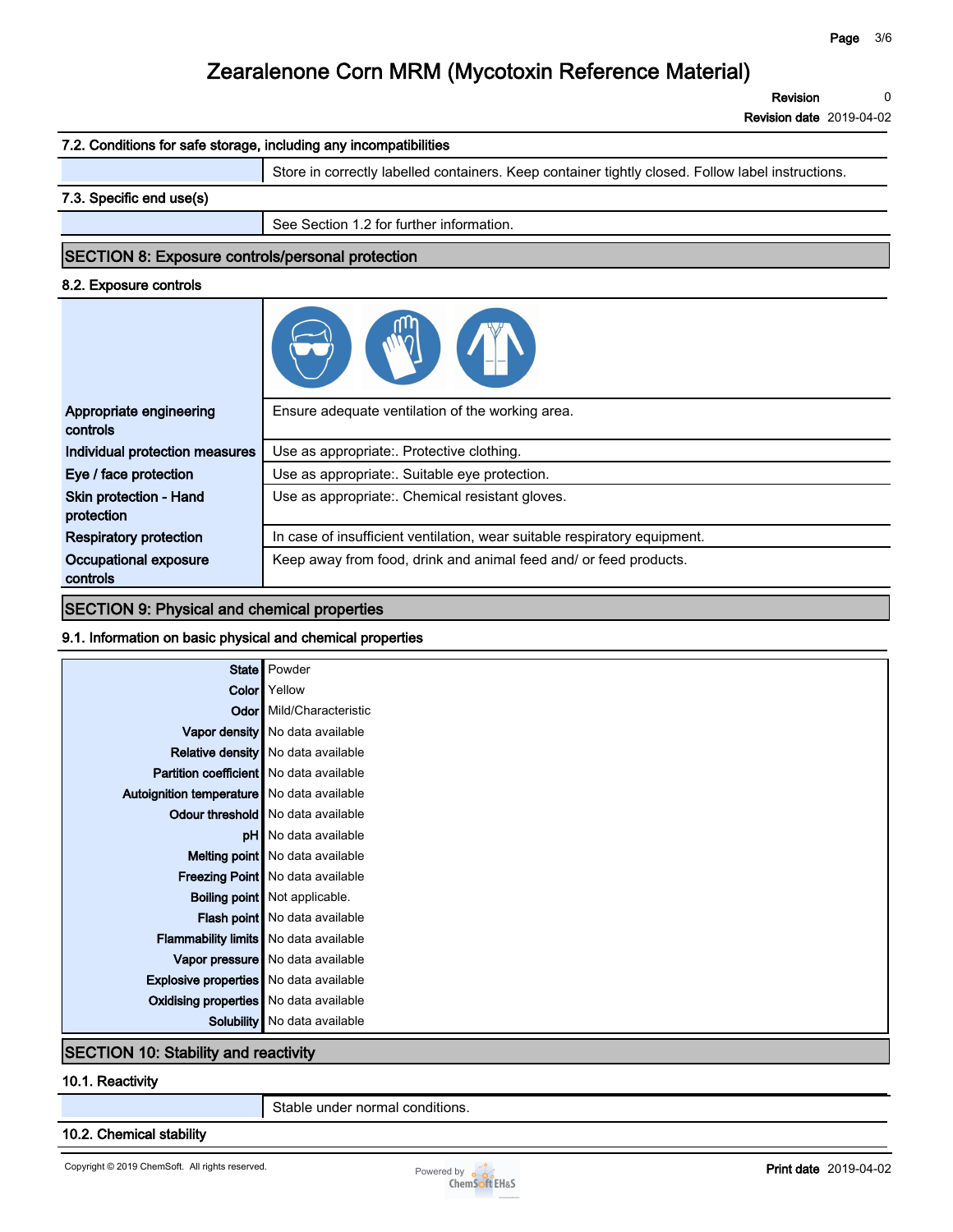**Revision 0**

**Revision date 2019-04-02**

| 10.2. Chemical stability                     |                                                                                                                                |  |
|----------------------------------------------|--------------------------------------------------------------------------------------------------------------------------------|--|
|                                              | Stable under normal conditions.                                                                                                |  |
| 10.3. Possibility of hazardous reactions     |                                                                                                                                |  |
|                                              | No Significant Hazard.                                                                                                         |  |
| 10.4. Conditions to avoid                    |                                                                                                                                |  |
|                                              | Keep away from heat.                                                                                                           |  |
| 10.5. Incompatible materials                 |                                                                                                                                |  |
|                                              | No data available.                                                                                                             |  |
| 10.6. Hazardous decomposition products       |                                                                                                                                |  |
|                                              | Carbon oxides.                                                                                                                 |  |
| <b>SECTION 11: Toxicological information</b> |                                                                                                                                |  |
| 11.1. Information on toxicological effects   |                                                                                                                                |  |
| <b>Acute toxicity</b>                        | Ingestion may cause nausea and vomiting.                                                                                       |  |
| Skin corrosion/irritation                    | May cause irritation to skin.                                                                                                  |  |
| Serious eye damage/irritation                | May cause irritation to eyes.                                                                                                  |  |
| Carcinogenicity                              | Not found to be a potential carcinogen in the International Agency for Research on Cancer (IARC)<br>Monographs, Volumes 1-112. |  |
|                                              | Not listed in the National Toxicology Program (NTP) 13th Report on Carcinogens.                                                |  |
|                                              | Not listed in the OSHA standard 1910.1003 Carcinogens.                                                                         |  |
| <b>Aspiration hazard</b>                     | No Significant Hazard.                                                                                                         |  |
| Repeated or prolonged<br>exposure            | Avoid prolonged or repeated exposure.                                                                                          |  |
| <b>SECTION 12: Ecological information</b>    |                                                                                                                                |  |
| 12.2. Persistence and degradability          |                                                                                                                                |  |
|                                              | No data is available on this product.                                                                                          |  |
| 12.3. Bioaccumulative potential              |                                                                                                                                |  |
|                                              |                                                                                                                                |  |
|                                              | No data is available on this product.                                                                                          |  |
| <b>Partition coefficient</b>                 |                                                                                                                                |  |
|                                              | <b>Zearalenone Corn MRM</b> No data available<br>(Mycotoxin Reference Material)                                                |  |
| 12.4. Mobility in soil                       |                                                                                                                                |  |
|                                              | No data is available on this product.                                                                                          |  |
| 12.5. Results of PBT and vPvB assessment     |                                                                                                                                |  |
|                                              | No data is available on this product.                                                                                          |  |
| 12.6. Other adverse effects                  |                                                                                                                                |  |
|                                              | Caution - substance not yet fully tested.                                                                                      |  |
| <b>SECTION 13: Disposal considerations</b>   |                                                                                                                                |  |
| 13.1. Waste treatment methods                |                                                                                                                                |  |
|                                              |                                                                                                                                |  |

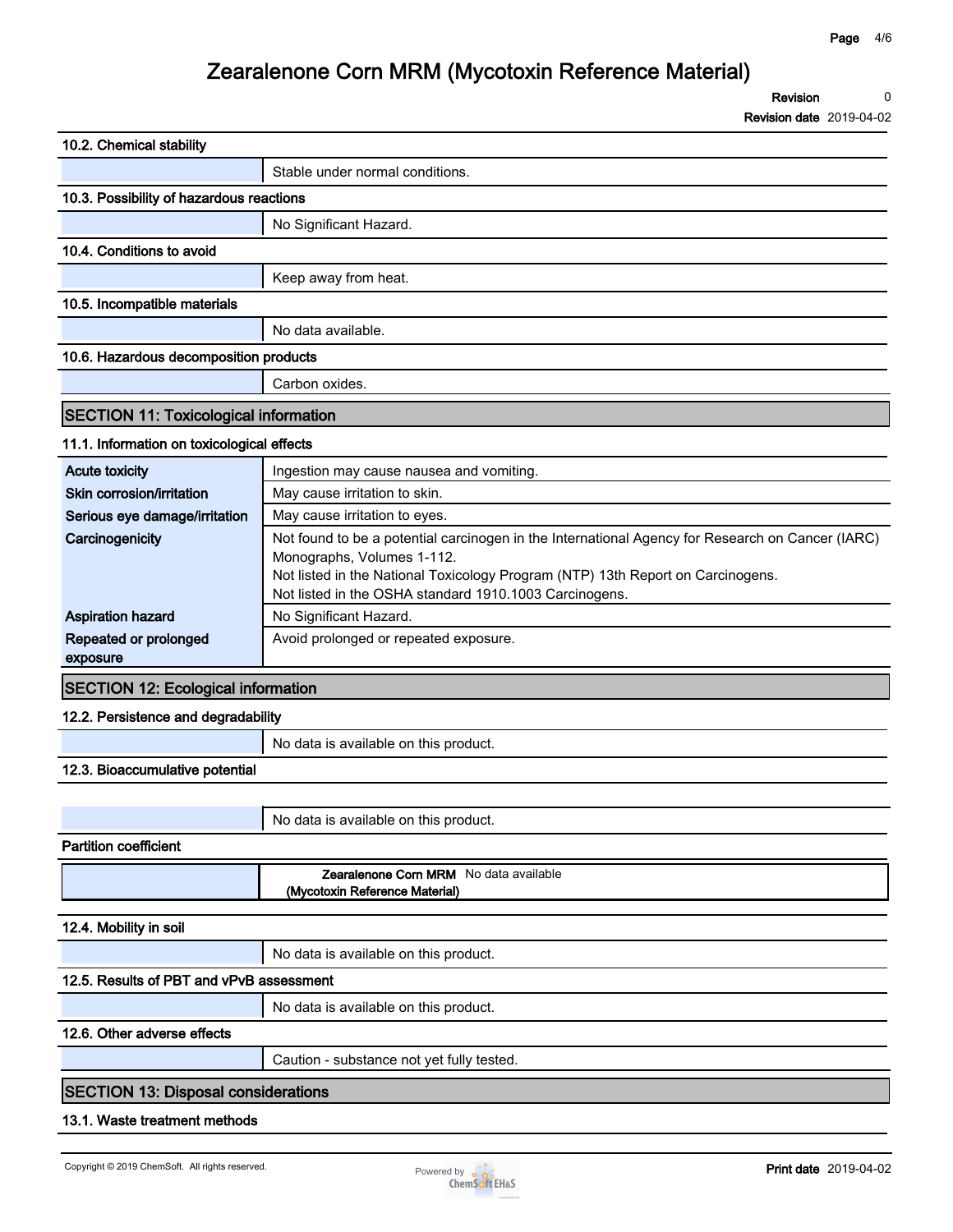**Revision 0**

**Revision date 2019-04-02**

| 13.1. Waste treatment methods             |                                                                                                                                                                                                                                                            |  |
|-------------------------------------------|------------------------------------------------------------------------------------------------------------------------------------------------------------------------------------------------------------------------------------------------------------|--|
|                                           | Dispose of in compliance with all. local and national regulations.                                                                                                                                                                                         |  |
| <b>Disposal methods</b>                   |                                                                                                                                                                                                                                                            |  |
|                                           | Dispose of in compliance with all. local and national regulations.                                                                                                                                                                                         |  |
| Disposal of packaging                     |                                                                                                                                                                                                                                                            |  |
|                                           | Dispose of in compliance with all. local and national regulations.                                                                                                                                                                                         |  |
| <b>SECTION 14: Transport information</b>  |                                                                                                                                                                                                                                                            |  |
| 14.1. UN number                           |                                                                                                                                                                                                                                                            |  |
|                                           | The product is not classified as dangerous for carriage.                                                                                                                                                                                                   |  |
| 14.2. UN proper shipping name             |                                                                                                                                                                                                                                                            |  |
|                                           | The product is not classified as dangerous for carriage.                                                                                                                                                                                                   |  |
| 14.3. Transport hazard class(es)          |                                                                                                                                                                                                                                                            |  |
|                                           | The product is not classified as dangerous for carriage.                                                                                                                                                                                                   |  |
| 14.4. Packing group                       |                                                                                                                                                                                                                                                            |  |
|                                           | The product is not classified as dangerous for carriage.                                                                                                                                                                                                   |  |
| 14.5. Environmental hazards               |                                                                                                                                                                                                                                                            |  |
|                                           | The product is not classified as dangerous for carriage.                                                                                                                                                                                                   |  |
| 14.6. Special precautions for user        |                                                                                                                                                                                                                                                            |  |
|                                           | The product is not classified as dangerous for carriage.                                                                                                                                                                                                   |  |
|                                           | 14.7. Transport in bulk according to Annex II of MARPOL 73/78 and the IBC Code                                                                                                                                                                             |  |
|                                           | The product is not classified as dangerous for carriage.                                                                                                                                                                                                   |  |
| <b>SECTION 15: Regulatory information</b> |                                                                                                                                                                                                                                                            |  |
|                                           | 15.1. Safety, health and environmental regulations/legislation specific for the substance or mixture                                                                                                                                                       |  |
| <b>Regulations</b>                        | Hazard Communication Standard: 29 Code of Federal Regulations 1910.1200: Occupational<br>Safety and Health Standards: Z: Toxic and Hazardous Substances: Hazard Communication.                                                                             |  |
|                                           | All chemicals in this product are TSCA listed or excluded from listing on the United States<br>Environmental Protection Agency Toxic Substances Control Act (TSCA) inventory, TSCA - United<br>States Toxic Substances Control Act Section 8(b) Inventory. |  |
|                                           | US State Regulations:<br>New Jersey Right-to-Know Hazardous Substance List:<br>This material contains no reportable components                                                                                                                             |  |
|                                           | Pennsylvania Right-to-Know Hazardous Substance List:<br>This material contains no reportable components.                                                                                                                                                   |  |
|                                           | Rhode Island Right-to-Know Hazardous Substance List:.<br>This material contains no reportable components.                                                                                                                                                  |  |
| <b>SECTION 16: Other information</b>      |                                                                                                                                                                                                                                                            |  |

### **SECTION 16: Other information**

#### **Further information**

**DISCLAIMER: The information and recommendations set forth herein ("Information") are presented**